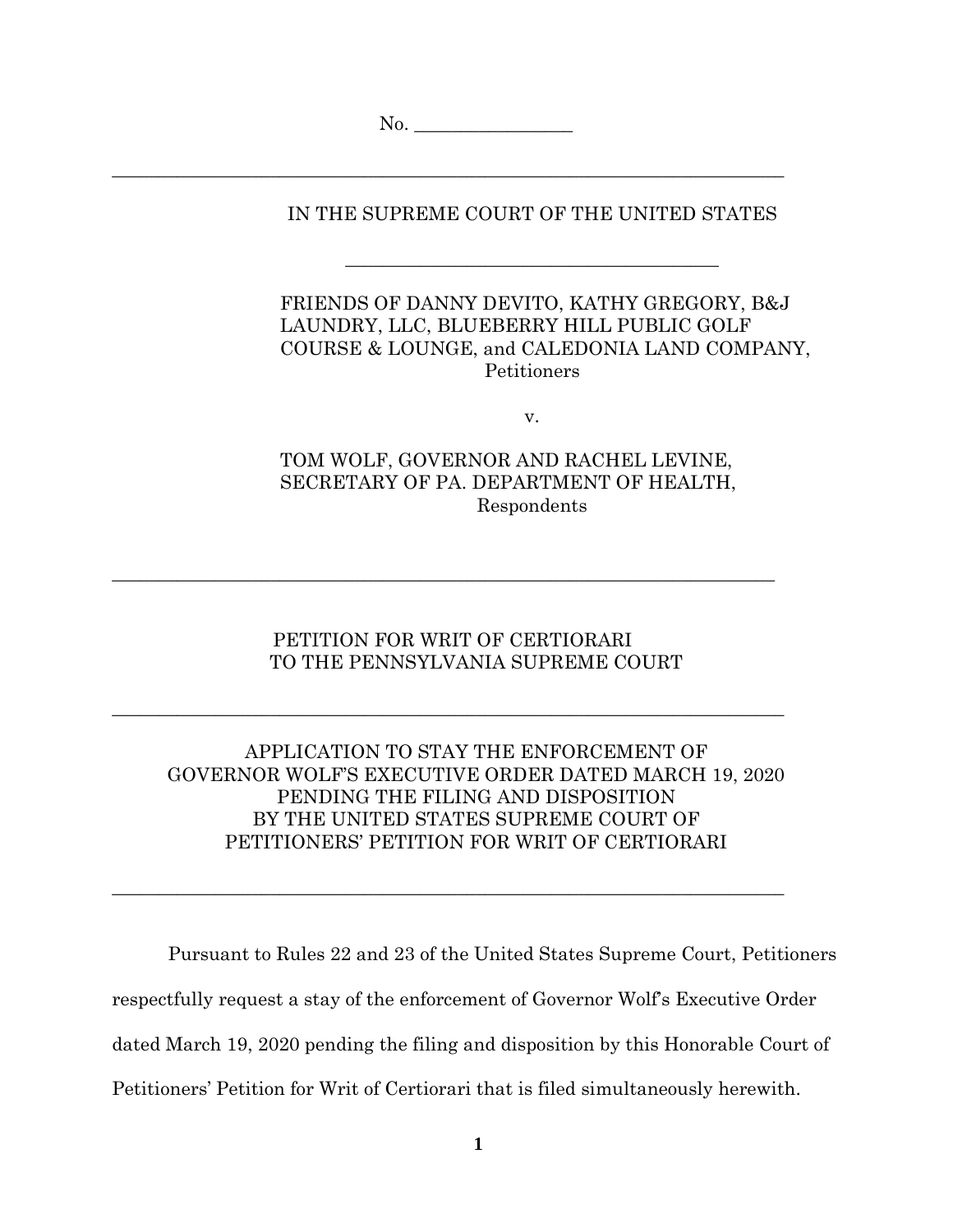1. Petitioners are Friends of Danny DeVito, Kathy Gregory, B&J LAUNDRY, LLC, Blueberry Hill Public Golf Course & Lounge, and Caledonia Land Company.

2. Respondents are The Honorable Tom Wolf, Governor of the Commonwealth of Pennsylvania (hereinafter the "Governor"), and Dr. Rachel Levine, Secretary of the Department of Health of the Commonwealth of Pennsylvania.

3. On Thursday, March 19, 2020, in response to the viral illness, COVID-19, Pennsylvania Governor Thomas W. Wolf issued an order compelling the closure of the physical operations of all businesses and entities that he deemed to be nonlife-sustaining (hereinafter the "Executive Order") and threatened *inter alia* criminal prosecution for those who violate the Executive Order.

4. The Governor set up a waiver process administered by the Pennsylvania Department of Community and Economic Development (DCED) through which businesses and entities could apply for waivers from his non-lifesustaining list (hereinafter the "List").

5. According to DCED, it received 42,380 waivers by the time the waiver process ended. So far, DCED approved 7,837 requests for a waiver, rejected 18,746, found 14,471 didn't require one for the activity they wanted to perform. The remainder are still being processed.1 (On Wednesday, April 1, 2020, DCED

<sup>&</sup>lt;sup>1</sup> https://www.pennlive.com/news/2020/04/gov-tom-wolf-vetoes-bill-that-could-allow-more-pa-businesses-toreopen.html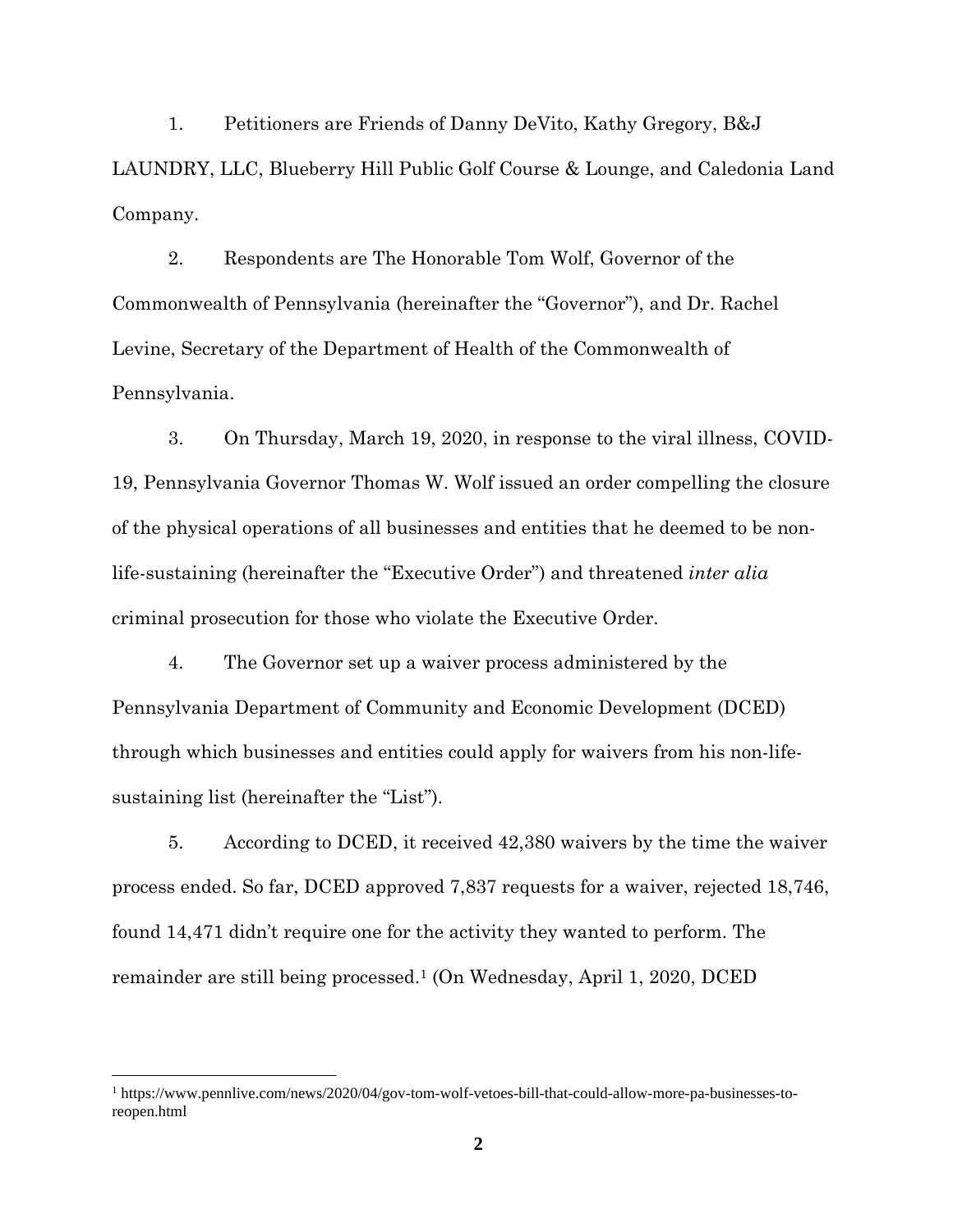announced that it was ending the waiver process for new applications after Friday, April 3, 2020 at 5:00PM; thus no additional businesses or entities may apply.)<sup>2</sup>

6. On March 24, 2020, Petitioners filed an Emergency Application for Extraordinary Relief in the Pennsylvania Supreme Court (hereinafter "the lower court") asking it to vacate the Executive Order and the grounds that the Order violated the Petitioners rights not to be deprived of their property without due process of law guaranteed by the U.S. Const. amend. V, XIV, the right not to have their property taken without just compensation guaranteed by the U.S. Const. amend. V., their right to judicial review guaranteed by the U.S. Const. amend. V, XIV, their right to equal protection of the law guaranteed by the U.S. Const. amend. XIV, and their right to free speech and assembly guaranteed by the U.S. Const. amend. I.

7. On April 13, 2020, the lower Court entered an order denying all claims brought by the Petitioners.

8. Petitioners have simultaneously herewith filed a Petition for Writ of Certiorari in this Honorable Court asking it to review and reverse the lower court's April 13, 2020 order and to strike down the Executive Order as unconstitutional.

9. The Executive Order has and is continuing to cause irreparable harm to the Petitioners and all those businesses and entities in the same non-lifesustaining classification as Petitioners. For one example please see the attached

<sup>&</sup>lt;sup>2</sup> https://www.pennlive.com/coronavirus/2020/04/pa-businesses-seeking-waiver-to-stay-open-through-coronavirusclosures-have-until-friday-to-apply.html?fbclid=IwAR0-

yQWs1qeuf9YNdqk6wqkbo7SdHJZIHD8WjVniBX41BRsWxFKJQUA5l3s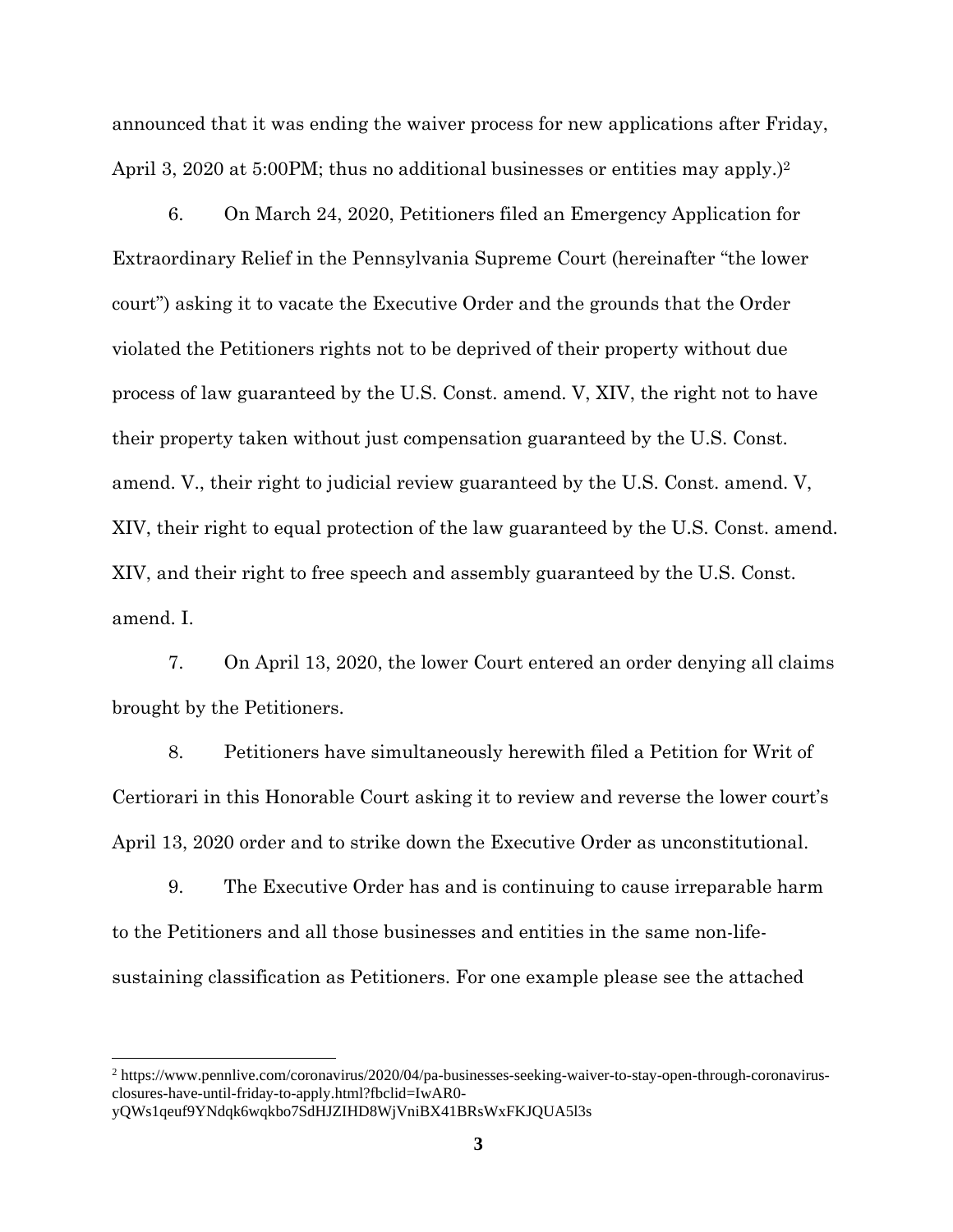Statement of Petitioner Blueberry Hill Public Golf Course & Lounge. (Said Statement is incorporated herein by reference, made a part hereto and marked as Exhibit A).

10. The lower court acknowledged the serious and significant harm caused by the Order, "We recognize the serious and significant economic impact of the closure of Petitioners' businesses." *Majority Opinion*, Page 30.

11. The Governor affirmed that his Order is devastating Pennsylvania's economy, "It is devastating the economy, no question about it."<sup>3</sup>

12. The Executive Order and similar orders by governors across the country is doing substantial, unprecedented damage to the economy. The Wall Street Journal reports at least one-quarter of the U.S. economy has been shutdown, which has never occurred on such a wide scale before. It also reports U.S. daily economic output has declined about thirty percent since the week just before the business closure and shut down orders were issued.4 Janet Yellen, the former Chairwoman of the Federal Reserve states that America is in the throes of an "absolutely shocking" downturn and will experience at least a 30% contraction of Gross Domestic Product in the second quarter. She explained, "This is a huge, unprecedented, devastating hit..."5 And, other, "Economists now project a recordshattering 40% annual decline in U.S. economic output for the April-June quarter."<sup>6</sup>

<sup>&</sup>lt;sup>3</sup> https://www.pennlive.com/news/2020/04/gov-tom-wolf-vetoes-bill-that-could-allow-more-pa-businesses-toreopen.html

<sup>4</sup> https://www.wsj.com/articles/state-coronavirus-shutdowns-have-taken-29-of-u-s-economy-offline-11586079001

<sup>5</sup> https://www.msn.com/en-us/money/markets/janet-yellen-says-second-quarter-gdp-could-plunge/ar-BB12dTYE 6 https://www.pennlive.com/coronavirus/2020/04/experts-look-at-the-coronavirus-effect-on-us-economy-and-say-

theyve-never-seen-anything-like-this.html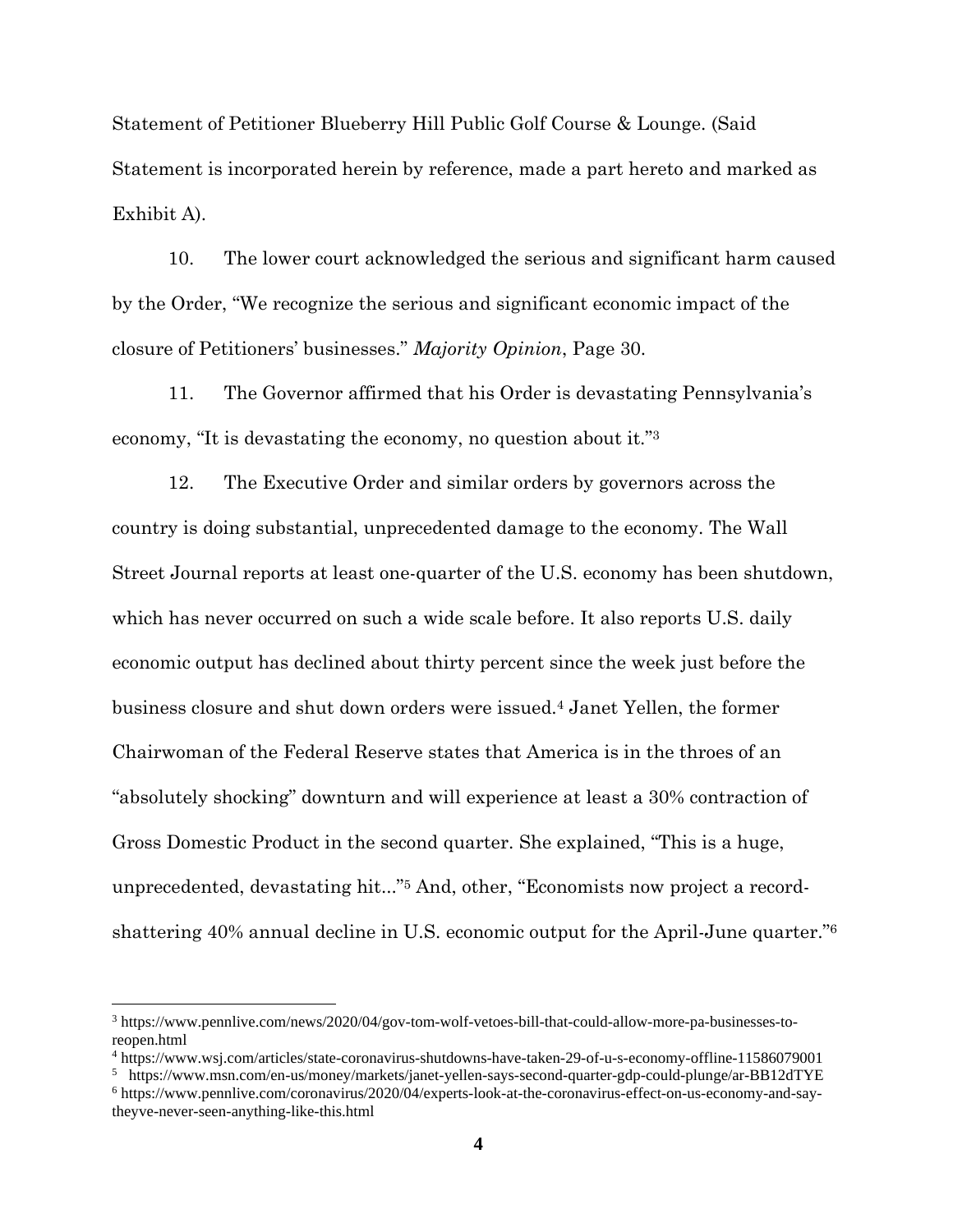Since March 15, 2020, over 1.3 million Pennsylvanians have filed for unemployment compensation (UC). Roughly 20 percent of all of the state's workers have been laid off. UC claims could cost the state between \$4.5 billion and \$6 billion by the end of the next fiscal year.7 There was such a huge number of UC claims the system crashed.8 The director of Pennsylvania's largest association of manufacturers described the Executive Order as, "overly-broad and imprecise" and will "unnecessarily inflict lasting economic damage."9 Pennsylvania now faces an estimated \$2.7 to \$3.7 billion dollar budget shortfall.10 The Pennsylvania Fiscal Office stated, "Taxpayers should be prepared for a significant reduction in state resources. What we're seeing, there's just no precedent for it."

13. The lower court's decision permits the continued closure of Petitioners' and tens of thousands of other businesses across Pennsylvania and as such constitutes severe, immediate, and ongoing deprivation of their rights under the U.S. Constitution as explained *supra*.

14. A Concurring and Dissenting Opinion written by the Chief Justice of the Supreme Court of Pennsylvania and signed by two other justices expressed concern that although the Executive Order is purported to be temporary, that may not be so for businesses unable to endure the revenue loss associated with being shut down.

<sup>7</sup> https://www.post-gazette.com/news/state/2020/04/08/Pennsylvania-facing-up-to-4-billion-budget-shortfall-as-COVID-19-shutdown-upends-state-budget/stories/202004080133

<sup>8</sup> https://pittsburgh.cbslocal.com/2020/04/13/pa-unemployment-compensation-continued-claims-system-is-down/

<sup>9</sup> https://www.pennlive.com/coronavirus/2020/03/pa-manufacturers-association-calls-pa-governors-coronavirusrelated-closures-a-panicked-order.html

<sup>10</sup> https://www.post-gazette.com/news/state/2020/04/08/Pennsylvania-facing-up-to-4-billion-budget-shortfall-as-COVID-19-shutdown-upends-state-budget/stories/202004080133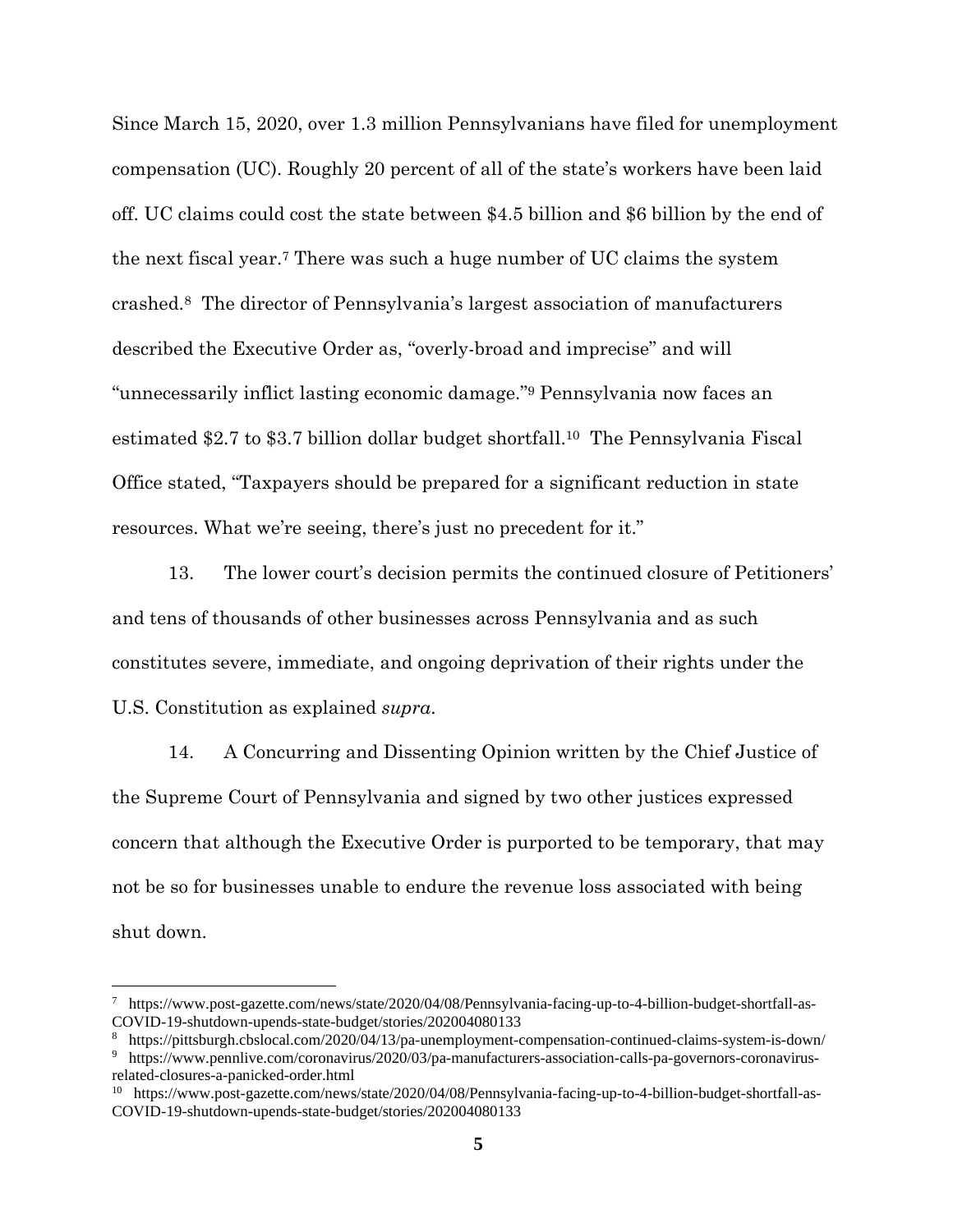15. Further, these justices also expressed their concern about the arbitrariness of the waiver process and, of critical importance, their concern that the Majority Opinion declared there is no judicial review for a business that suffered a waiver denial. The Pennsylvania Chief Justice wrote:

I am less confident, however, in the majority's conclusion that "summary administrative action" by the executive branch to close many businesses throughout the Commonwealth must *evade judicial review* as a check against arbitrariness. Majority Opinion, slip op. at 42. *While the majority repeatedly stresses that such closure is temporary, see id., this may in fact not be so for businesses that are unable to endure the associated revenue losses. Additionally, the damage to surviving businesses may be vast*. Significantly, moreover, the Supreme Court of the United States has admonished that the impermanent nature of a restriction "should not be given exclusive significance one way or the other" in determining whether it is a proper exercise of police power. *Tahoe-Sierra Pres. Council, Inc. v. Tahoe Reg'l Planning Agency*, 535 U.S. 302, 337, 122 S. Ct. 1465, 1486 (2002).

*Concurring and Dissenting Opinion,* Page 3. (emphasis added).

16. Despite the Concurring and Dissenting Opinion, the lower court has ruled there is no judicial review for any of the over eighteen thousand Pennsylvania businesses and entities that have been denied a waiver and for the unknown number of businesses that wanted to apply but could not in the short period of time the waiver process was open.

17. The lower court's denial of judicial review is unprecedented and constitutes a serious denial of the constitutional rights of Petitioners and tens of thousands of Pennsylvania businesses that are similarly situated.

18. Further, never before in the history of Pennsylvania has a governor ordered the closure of every single business and entity that he deemed to be "non-

**6**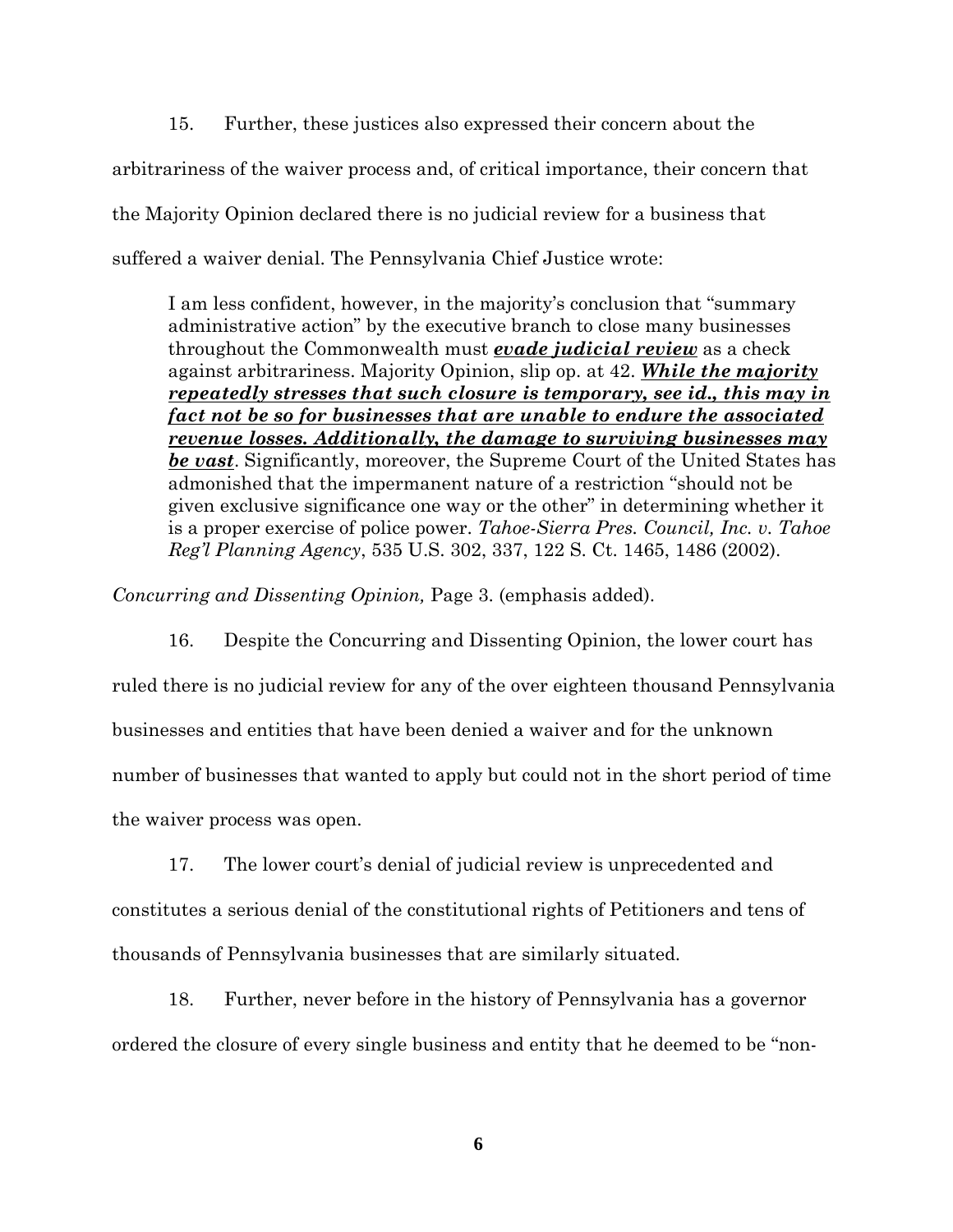life-sustaining," which itself is a term that does not appear in any statute or rule cited by the Governor.

19. The Governor has stated the closure is "indefinite."<sup>11</sup>

20. Unless this Court grants this application to stay and ultimately grants the Petition for Writ of Certiorari on its merits, Petitioners and tens of thousands of other businesses may not be able to recover from the severe financial distress caused by the Order.

21. If so, that would constitute the complete destruction of the property rights of vast numbers of businesses.

22. The Executive Order is similar to other business closure orders issued by governors in states across the U.S. The same or similar U.S. Constitutional rights are implicated in these business closures. Thus, this case not only has great significance to the people of Pennsylvanian, it has great significance to business owners throughout the U.S.

23. On April 22, 2020, Petitioners filed in the Pennsylvania Supreme Court an Application to Stay the Enforcement of Governor Wolf's Executive Order Dated March 19, 2020 pending the filing and disposition by the United States

 $11$  On April 20, 2020, the Governor announced that on May 8, 2020 online sales of automobiles are permitted, public and private residential and non-residential construction may resume in accordance with safety guidance that will be issued by the administration and construction projects already deemed life-sustaining may continue while adhering to social distancing, personnel limits and other guidance as announced by the administration. https://www.governor.pa.gov/newsroom/gov-wolfannounces-online-vehicle-sale-process-construction-restart-date-plcb-curbside-pick $up/$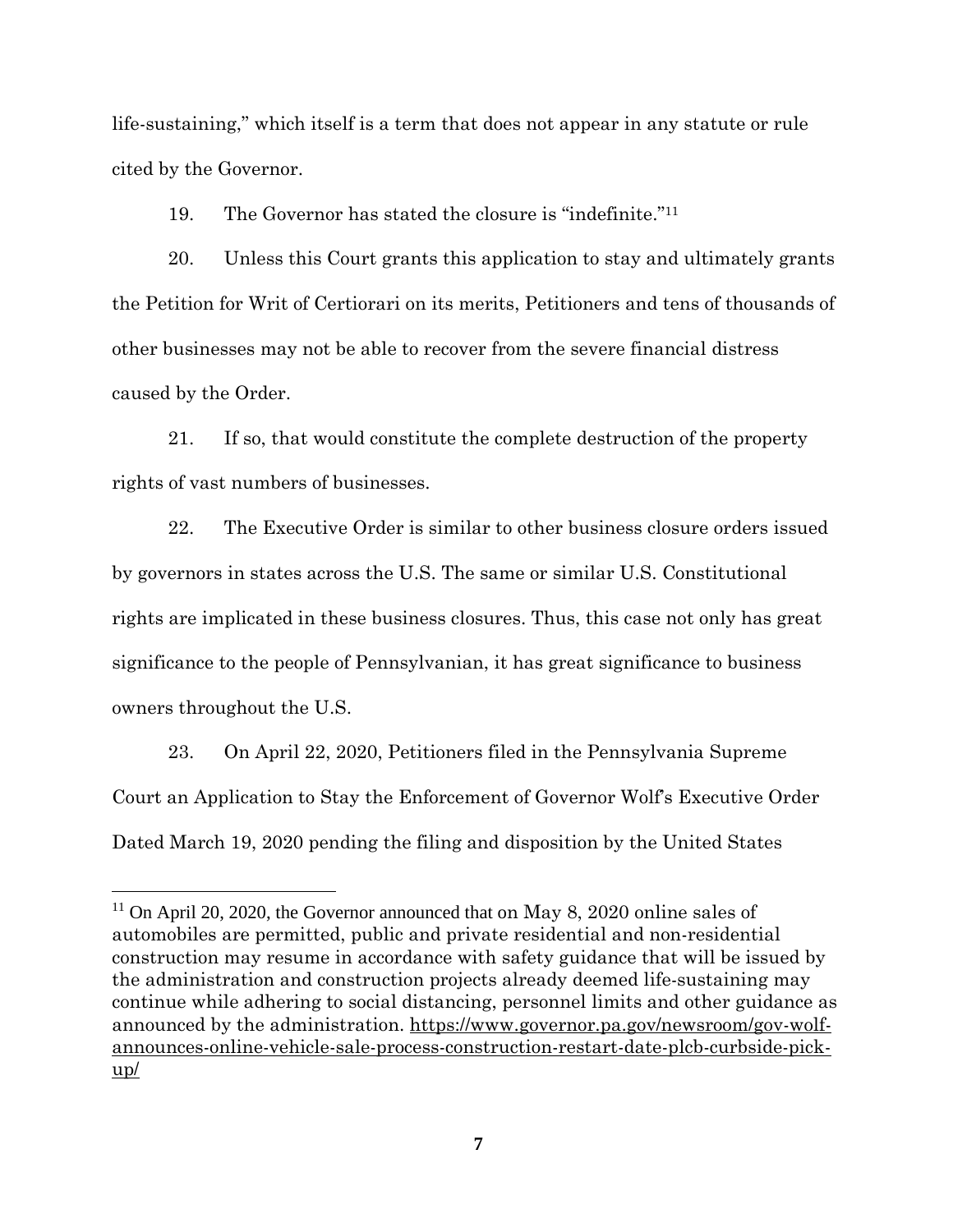Supreme Court of Petitioners' Petition for Writ of Certiorari. (A true and correct copy of said Application is incorporated herein by reference, attached hereto and marked as Exhibit B).

24. On April 24, 2020, the Pennsylvania Supreme Court denied said Application. (A true and correct copy of said Order is incorporated herein by reference, made a part hereto and marked as Exhibit C).

WHEREFORE, Petitioners respectfully requests that this Court stay the enforcement of the Executive Order pending review and disposition of Petitioners' Petition for Writ of Certiorari.

Respectfully submitted,

Date: April 27, 2020

#### $\sqrt{s}$  Marc A. Scaringi

Marc A. Scaringi, Esquire Pa Supreme Court ID No. 88346 Attorney for Petitioners Scaringi Law 2000 Linglestown Road, Suite 106 Harrisburg, PA 17110 marc@scaringilaw.com 717-657-7770 (o) 717-657-7797 (f)